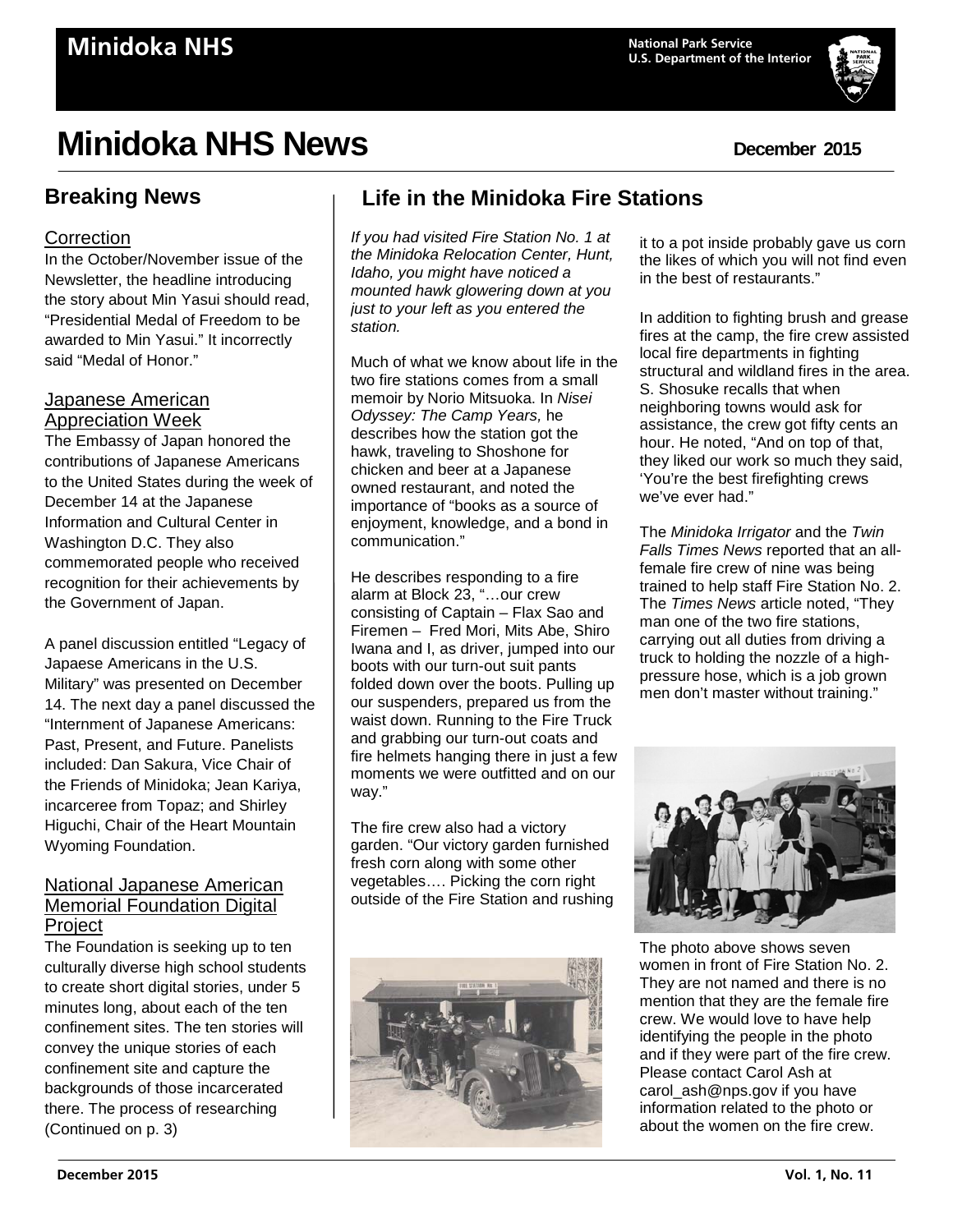# *Minidoka Irrigator* **Headlines December 1943**

Each month this column will feature headlines from the *Minidoka Irrigator* during the same month in 1943.

#### December 4: *Project Farm Yields Over 1,00,000 Pounds of Vegetables During 1943*

Over 415 people worked on the farm during the harvest peak.

#### December 4: *Hunt Thumps Shamrocks in Season Opener 34-22*

Over 900 spectators braved the cold to see Hunt's ex-Wolverines defeat the Tulean Shamrocks in basketball..

#### December 11*: 31 Persons Involved in First Major Camp Auto Accident*

Four persons were hospitalized as a result of an accident at the intersection of the main road and the road between Blks 34 and 36 toward the big farm.

#### December 11**:** *Father Tibesar Receives Replies in Hunt Article*

Comments pro and con were received following an article written by Father Tibesar on evacuee life in Hunt that was published by the *Seattle Times.*

#### December 18: *Stafford PTA Meeting Held*

At the meeting held on December 10 in D.H. 32 it was announced that the membership drive was very successful with 193 members.

#### December 18: *Charter Vote Set for December 28*

Residents 18 years and older will be able to vote at Block Polls for ratification of the Community Charter.

#### December 25: *Variety of Events Mark Second Christmas at Hunt*

Block 28 was honored with the coveted first place in the Christmas Dining Hall Contest. Blk 17 was second with Blk 1 taking 3rd place.

#### December 25: *Two Skating Rinks Completed by CA*

Volunteers are cleaning up the proposed rinks on the northeast side of Blk 7 and the field below and east of the warehouses in preparation for flooding and ice skating.

### **Golf in the Desert**

### **by Andy Dunn Idaho State University Minidoka NHS Intern**

A golf course was promised to Minidoka residents almost from the beginning of the camp's opening. Finally started on April 10, 1943, it was built entirely by volunteer labor. The original plans called for a 9 hole course and cover an area just over a quarter square mile, but the land for three of the holes was re-purposed for project farm land.

The remaining six holes were located in the area north of blocks 29, 31, 35, and 37. The first tee box was located by the watchtower north of block 29. The process of clearing the holes for the golf course was similar to the way they cleared the land for farming. Since farm machinery was largely nonexistent, the labor was done almost entirely by hand.

Although the course was only a par 23, it was quite difficult because the entire fairways were made of dirt and covered in sagebrush, the exact things most golfers try to avoid! Each hole had its own tee box but the greens were made out of sand. Hunt had its own 20 member golf team that traveled for tournaments in Twin Falls and Burley. Unlike the baseball teams, the golf team wasn't very successful.

Golf club membership dues were 25 cents per year. The Sports and Recreation Programs also installed miniature golf courses throughout the camp.

Community Activities Section conducted multiple hole-in-one golf contests. Participants were allowed 3 shots for a dime. To go to the final match they had to get within 2 yards of the pin, which would win a \$1 award. C.A. would give \$16 to anyone that got a hole in one, \$5 for closest to the pin, \$3 for second place, \$2 for third, and \$1 for fourth. Clubs and balls were provided. There was a golf committee that ran the daily operations of the course. W. Nakamura was the chairman.



Ads from neighboring Twin Falls stores were common in the Irrigator.

Hunt Golf Team members included: Walter Kipp, I. Ishikawa, Tom Aoki, M. Nakamura, N. Kashimi, Shogi Suko, M. Kawaguchi, Paul Tsunehara, Takara Tanabe, Tom Watanabe, George Teraoka, Yoshito Harada, George Nakamura, John Kayatsu, Kaz Nakayama, M. Kawamoto, T. Ogami, Yoshio Harakawa, Mrs. Kashimi, and Henry Miyake.

If you have information about the golf course – layout of the holes, their appearance, or other informationplease contact Carol Ash at carol\_ash@nps.gov or Andy Dunn at dunnandr@isu.edu.



The only picture in the Irrigator depicting any part of the golf course.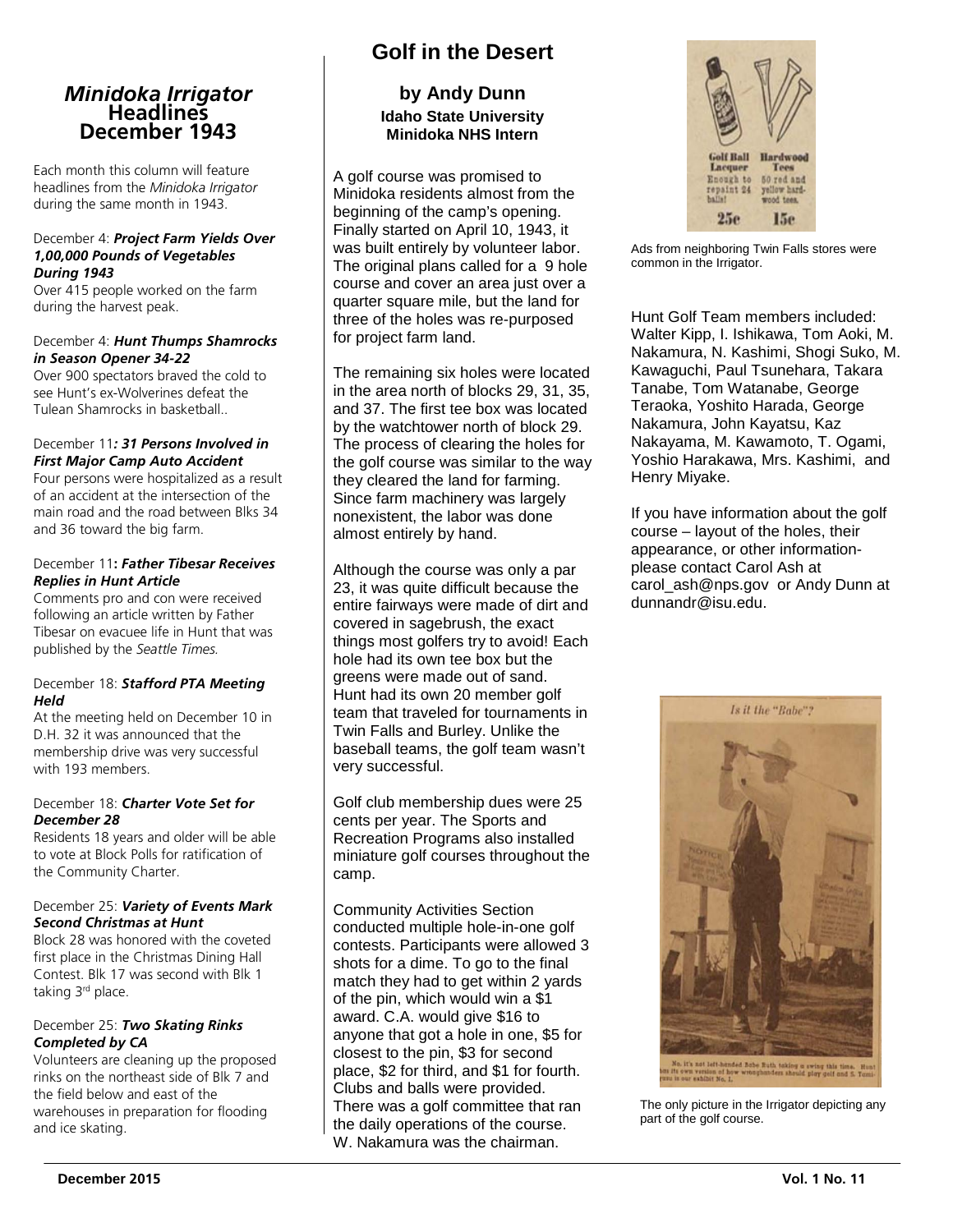# *Museum Artifact* **Continued from page 1**

Recent additions to the Minidoka museum collection include two small wooden boxes made by Kotaro Iwanabe in April 1945. According to the Final Accountability Roster, Mr. Iwanabe was born on August 11, 1890 and was living in Los Angeles at the time of his forced removal into a War Relocation Center.

One box is approximately 10" x 8" x 10" while the other is 12" x 10" x 12." There is a small tag in the bottom of the larger box with Mr. Iwanabe's name and date.

Each artifact in the Minidoka museum collection tells a story – about the maker, about the materials, and about the item's function. They help describe everyday life in the camp. How the park acquired the boxes is

# **In Next Month's Issue**

- $\triangleright$  Baseball Field Update
- $\triangleright$  Book of the Month
- Fire Station No. 1
- Structure Update  $\triangleright$  Recent Museum
- Collection Donation George Nakashima
- $\triangleright$  A Diamond Story
- 

If you have information you would like to share or topics you would like to see discussed, please email Carol Ash at carol\_ash@nps.gov.

The National Park Service cares for the special places saved by the American people so that all may experience our heritage.



another part of the story. They were found at the World Relief office in Seattle. Chris Liss and his supervisor recognized that these boxes had historic value and contacted the park. JoAnn Blalack, the park's curator, is currently accessing and cataloging this set of boxes.



Wooden boxes made by Kotaro Iwanabe

oral and written histories, writing the video narrative, and learning the videography will provide a profound educational opportunity for the students involved. A history teacher will oversee the research portion.

The deadline for student/teacher applications is March 1, 2016. For more information, check the Foundation's website at [www.njamf.com](http://www.njamf.com/) or contact Beth Kelley at [NJAMFstudentproject@gmail.com.](mailto:NJAMFstudentproject@gmail.com)

The National Japanese American Memorial to Patriotism in WWII is located in Washington, D.C. The Memorial tells a story of American patriotism, perseverance, and posterity – a story of triumph over tragedy.

# **Book Corner:** *Nikkei Baseball*

#### Samuel O. Regalado

*Japanese American baseball served a meaningful socio-economic role and entertainment lifestyle for this closely knit ethnic group on the wrong side of the tracks. the tracks.*<br>Fred Oshima

*Nikkei Baseball* highlights Japanese wikker *Baseban* nightights Japanes<br>American players from immigration Amencan players non-immigration<br>through incarceration and into the Major Leagues. Regalado states that the book is "about the game's relationship to the Japanese communiy….and why the game was important in the construction of their identity."

Chapter 1, "Baseball in Nikkei America," describes the first major league tribute to Nisei baseball on July 20, 1996 at Candlestick Park in San Francisco. Baseball's introduction into Japan and then Hawaii is highlighted in Chapter 2, "The New Bushido."

In "Transplanted Cherries,"Regalado traces the growth of baseball among the Issei which resulted in baseball leagues up and down the west coast. In Chapter 4, "Baseball Is It," the Nisei embraced the baseball euphoria and expanded its role in their communities. Chapter 5 is devoted to the "Courier League" in Seattle.



*Hey, you guys, take your [baseball] uniforms and whatever you have.* Robert Ohki, on the eve of incarceration, 1942

Baseball during incarceration is presented in Chapter 6, "Barbed Wire Baseball." Beginning almost imediately in the Detention Centers such as Puyallup in Seattle, baseball and softball remained very important once people had relocated to the ten WRA camps.

Chapter 7, "Catching Up," notes that baseball came to a virtual standstill as the Nikkei transitioned from camp to home. It then highlights Japanese American and Japanese National players and managers who have made their mark in the Major Leagues.

Published by Univ. of Illinois Press.